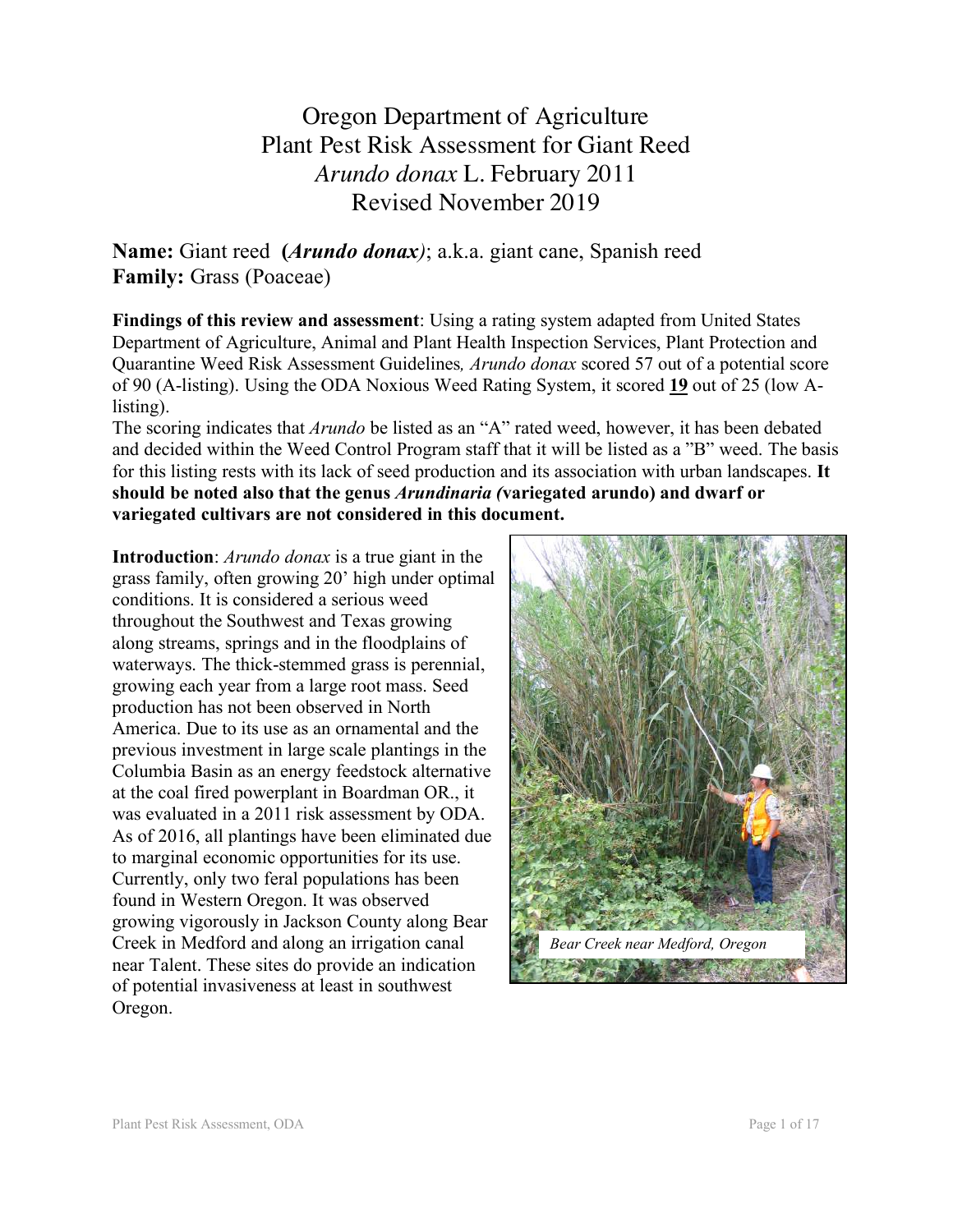**Growth characteristics**: *A. donax* is one of the worlds largest herbaceous grasses growing in dense compact masses reaching a height up to 20'. It accomplishes this feat by utilizing C4 respiration, the same metabolic process found in sugar cane. Fleshy, almost bulbous creeping rootstocks anchor deep (3') into soils and form dense root mats that break up during flood events.. Giant reed tolerates soil types and thrives especially well in sandy or moist well-drained soils commonly found in riparian zones subjected to annual flooding. The grass grows vigorously in tropical to warm temperate climates producing hollow stems 1-4 cm across. In colder temperate zones, reeds die back each winter or may take on a very raggedy appearance during mild winters. In warmer climates the canes are perennial. Flowers are born on large plume-like panicles between March and September but flowering is extremely rare in North America and seed production is not known to occur. Leaves are alternate growing up to 70 cm in length and 2-6 cm wide. Populations established in riparian zones can creep outward into drier to droughty soils utilizing deep-growing roots to gather subsurface water. Dormant plants are resistant to freezing temperatures though new growth is impacted by frost events which may stunt overall height (Hoshovsky 1986).

Giant reed produces a host of compounds which are poisonous to grazing animals and insects. Studies have found this plant to be rich in active tryptamine compounds, Toxins such as bufotenidine[7] and gramine[6] have also been found.

**World Distribution:** *A. donax* is native to Europe from the central Atlantic coast of Portugal, inland along the major rivers of the Iberian Peninsula, along the Mediterranean coast from Spain to Greece, including the warmer parts of the Adriatic Coast. In north Africa along the Mediterranean, the populations are discontinuous from the Western Sahara, Morocco, Algeria, to the Arabian Peninsula (USDA ARS 2009). *Arundo donax* can now be found in most tropical regions, where it was introduced to produce basket weaving materials and windbreaks. Other early introductions are attributed to the French (Bir 2010). From these early introductions, additional plantings were established in waterways for erosion control. . Elsewhere it is weedy or is grown intentially in New Zealand, Caribbean islands, southern Africa and SE Asia (Hafliger and Scholz 1981).

**United States distribution**: The majority of escaped populations reported as invasive occur in the southern half of the United States (Figure 2). Information regarding more northern escaped populations and its invasiveness in northern latitudes is not well documented. Further expansion in the United States can be expected if *Arundo* proves to be a viable bio-energy source. Ornamental plantings may contribute to spread by being introduced into riparian areas through dumping of yard debris or by being intentionally planted next to streams by homeowners who are unaware of the potential problems. Animals are causal agents of spread, as *Arundo* produces a host of compounds that serve to discourage grazing or insect feeding.

**Pacific Northwest Observations:** Gardeners and producers have some experience with *Arundo*  in the Pacific Northwest. A five-acre plantation established near Junction City (Lane County Oregon) grew poorly in the clay soils normally utilized for grass seed production and was removed in 2009. The Lane County plot was established to determine *Arundo's* suitability as an energy crop. The planting was not viable.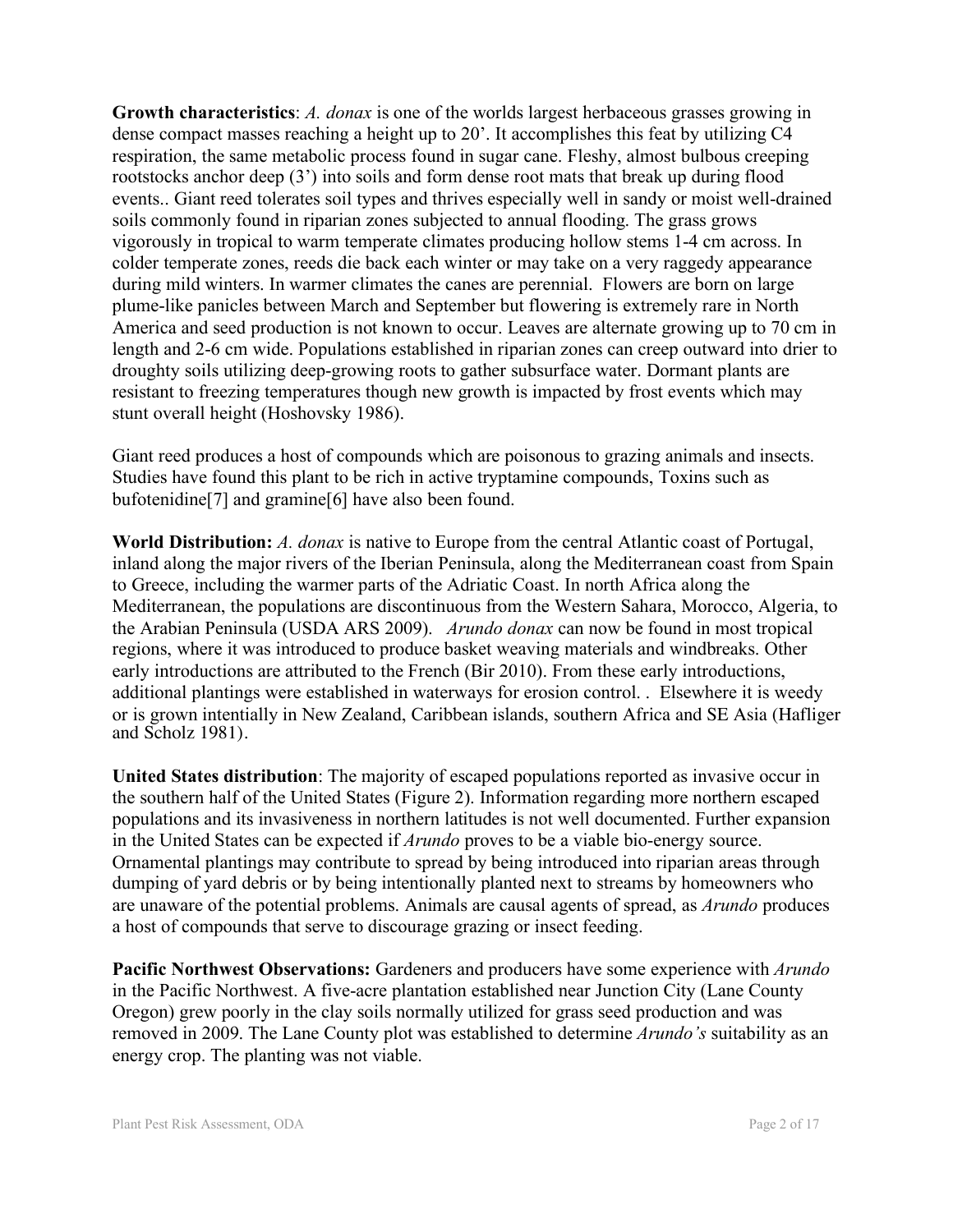Small patches exist in landscapes and water gardens throughout the Northwest, including a xeric garden in a city park in Yakima, Washington where it is reported as doing well (Jacobson per. comm. 2011). Such plantings are not common and only one escaped population has been observed or reported in the Northwest.

It has not been observed spreading from ornamental plantings in the Willamette Valley, but it could survive and spread if introduced along the banks of the Willamette River. Yearly surveys by various groups would locate any patches rapidly if it did establish.

It is not entirely clear if it may thrive in the colder upland environment of Eastern Oregon without irrigation. Where it may thrive is in the lower elevation marshes and wetlands along the Columbia River, lower John Day River, lower Deschutes and the lower Umatilla rivers. Here the moist soils and standing water would insulate the roots, enabling them to survive periodic freeze events.

The climate of Jackson, Josephine, Coos and Curry Counties in southwest Oregon is mild, providing a long growing season with little risk of freeze damage, enabling giant reed to grow vigorously. Oregon's first documented escaped population was identified in 2006 on Bear Creek near Medford; it has since been eradicated (French pers. comm. 2006). The second population composed of two patches, was located along an irrigation canal in Jackson County near Talent OR. These two patches are eradicated.

Commercial plantings were established in 2011 on irrigated farmland near Boardman OR. It was more difficult to establish a commercially viable stand than originally thought (Porter 2019). The planting was initiated to provide an alternative fuel feedstock for the coal fired plant in Boardman. The economics of the operation failed to match the income level of other higher value crops and the last plantings were removed in 2016. In addition to being harder to establish commercially, *Arundo* proved to be difficult to fully eradicate. Remnant populations persisted through freezing temperatures, a lack of water, digging and spraying. Eradication was ultimately achieved. Such efforts indicate that should large populations establish, eradication may be difficult.

**Reproduction and dispersal:** Root fragments are the most viable plant material for propagation. Root fragments store easily and can be transported with little care. Sharing and planting of root material along streams throughout the southwest over a hundred years ago has led to the invasive problems of today. Periodic flood events dispersed root fragments throughout those stream systems creating monocultures. In the Pacific Northwest, ornamental sales to homeowners are currently the only long-distance dispersal mechanism. Plantings are rare though.

Plant Pest Risk Assessment, ODA Page 3 of 17 **Positive attributes:** *Arundo donax* is a highly versatile plant that has been cultivated for over 5,000 years (Perdue 1958). A previous rise in petroleum prices, climate change concerns, energy security, and a desire for renewable energy sources has increased global interest in biofuels. *Arundo* produces large quantities of biomass per acre and is being studied as a promising alternative energy source in Europe. Many countries are looking at biofuels as a key to help reduce reliance on foreign oil, lowering emissions of greenhouse gases and meeting economic development goals (Demirdas 2007). **At the time of this revision (2019), no reports were identified indicating a fully functioning,** *Arundo* **powered, energy generation plant**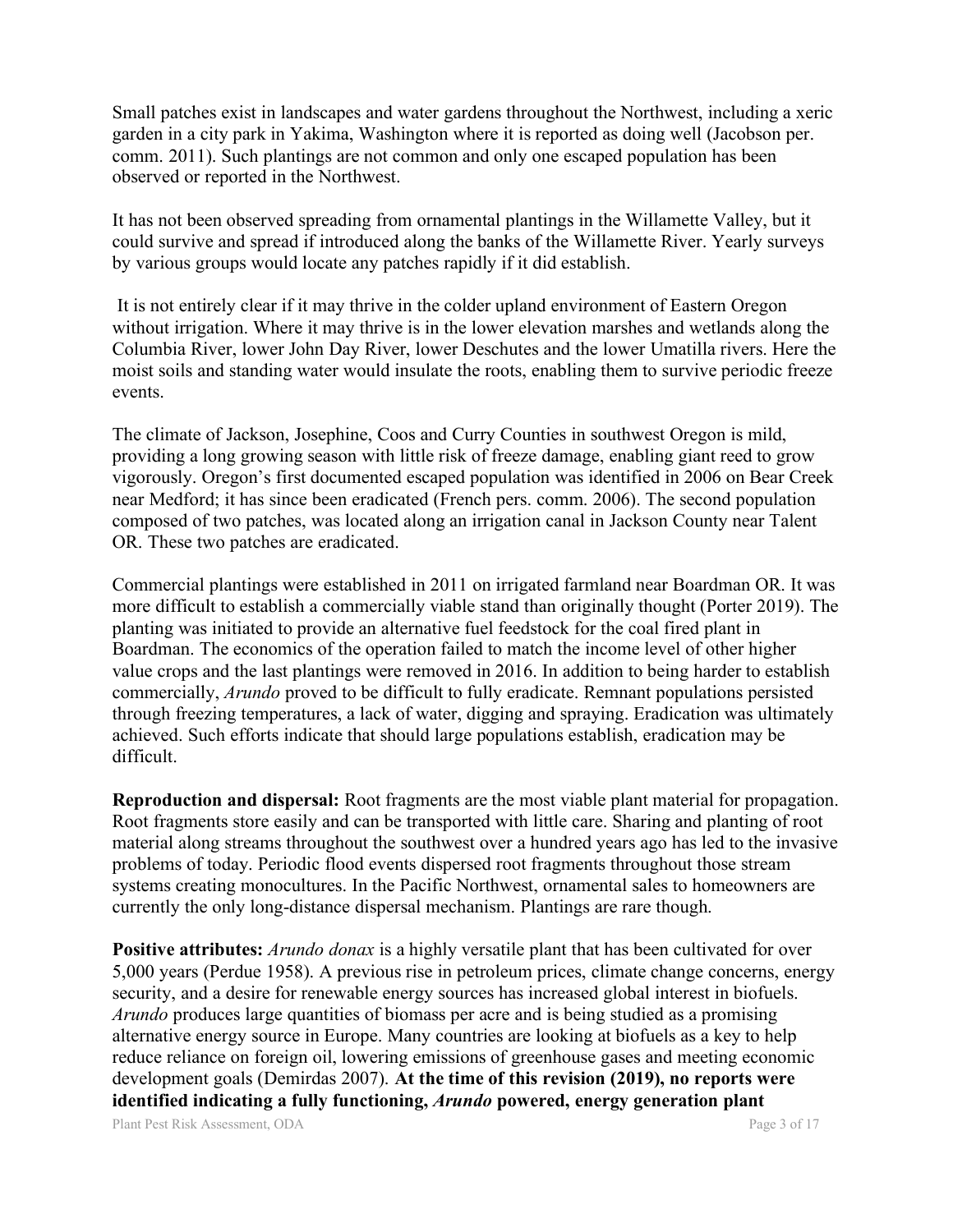**operating anywhere in the world.** Factors including abundance of natural gas and fracking oil make biofuel to energy conversion currently less competitive, though in the long term, utilization of this alternative may one day become viable.

Historically *Arundo* has also played an important role in the development of music in Western culture (Perdue 1958). The hollow stems are used widely for flutes, pipes, clarinets, and bagpipes. Reeds for woodwind instruments are made from the culms and no satisfactory substitute had been developed. Canes and leaves provide an important source of building materials for roofing, shelter, shreens and fencing (Bir 2000). *Arundo* has been planted widely for windbreaks, erosion control and as an ornamental. It makes high quality paper and is used for the production rayon in Italy (Duke 1983). *Arundo* is grown commercially in Mediterranean Europe, South America, Caribbean Islands, and China. In Oregon, it is a minor nursery crop and can be found for sale and used as an accent plant in landscapes and water gardens.

**Negative Economic Impact:** Economic impacts are documented in California and the Southwestern resulting from flood damage, water loss, structural damage, and increased fire hazard. *Arundo* canes can create large debris piles that threaten the structural integrity of bridges and other in-stream structures that require expensive removal and cleanup following flood events. In some cases, *Arundo* completely dominates streams and flood channels forcing waters to cut away from the main channel. Water in the desert southwest is often in short supply. *Arundo* removes large amounts of in-stream and groundwater that could be used for irrigation, drinking water, native plants, and wildlife. Compared to native plants, it consumes three times as much the water. A Cal IPPC study estimated that water use by *Arundo* in California was 20 acre feet per acre per year! Cal IPPC 2011)

**Ecological Impacts:** Streamside and riparian impacts occur from aggressive annual growth and the ability of giant reed to spread laterally by rhizomes to form monotypic stands that displace native species. *Arundo donax* dramatically alters the ecological processes in riparian systems and ultimately transforms most riparian habitats into pure stands of alien grass. By current estimates there are tens of thousands of acres of *Arundo* along the major coastal drainage systems of southern California (Bell 1997). Studies of native plant richness in areas invaded by *Arundo* show greatly decreased native plant cover (Cushman, Gaffney 2010), with willows, cottonwoods

Plant Pest Risk Assessment, ODA and streamside shrubbery suffering the most. Many species of migratory songbirds including the threatened southwestern willow flycatcher and Bell's vireo require these native plants for feeding, nesting and cover (Humple, Geupel 2002). When *Arundo* invades their numbers decline. Additionally, native insects required by these songbirds for food no longer exist in sufficient numbers to sustain reproductive populations (Herrera and Dudley 2003). In addition to impacts on wildlife food webs through trophic level simplication, *Arundo* is believed to have microclimate effects on stream temperature through reduction in shading. Leaf litter



*Aerial view of Arundo near Eagle Pass, Texas, along the Rio Grande*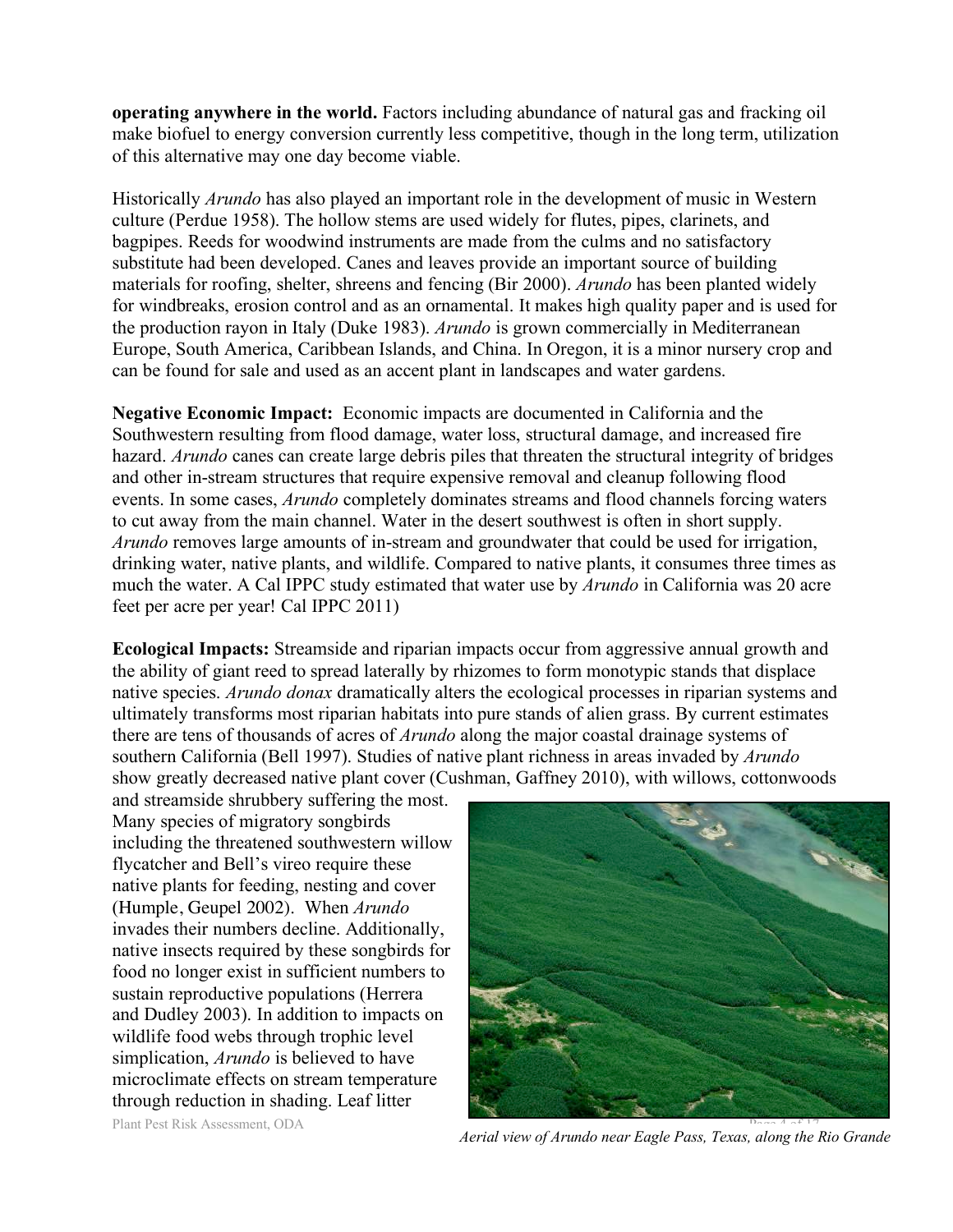quality also decreases reducing food sources for aquatic invertebrates (Beerling, Dawah 1993). Right photo: Arundo along Rio Grande.

**Probability of Early Detection**: Most regions of Oregon have active weed control programs, watershed councils, or Soil and Water Conservation Districts that are actively engaged in early detection of invasive species. *Arundo* is a large, easily detected plant even in early stages of establishment. An informed public and weed professionals can readily identify and report this plant.

**Control:** Control requires the killing or removal of the root-mass. Small populations of *Arundo* can be controlled manually with a lot of effort, but care must be taken to completely remove all root fragments. Large-scale control programs require treatment with a systemic herbicide to achieve effective control. An effective treatment is a foliar application of glyphosate applied at 3-5% solution mid-August to early November prior to dormancy (Spencer et.al. 2008). Large infestations covering many river miles present challenges and many methods of vegetation removal are employed with varying degrees of success; these include prescribed fire, heavy machinery, mowing and cutting. Control costs using glyphosate applications can sometimes reach \$20,000 per hectare (Mack 2008).

The United States Department of Agriculture-Agricultural Research Service (USDA-ARS) is investigating four insects as classical weed biological control agents. Each of the four attacks giant reed at a different place. The scale insect, *Rhizaspidiotus donacis,* attacks the root; the wasp *Tetramesa romana* attacks the main stem; the *Arundo* fly *Cryptonevra* spp*.* feeds the inside of the new shoots; and the leaf sheath miner, *Lasioptera donacis,* attacks the leaves. The *Arundo* wasp, was released in Texas in 2009, the first natural enemy to be employed against *Arundo donax* (Agriculture Research 2009). Since that initial release, *Tetramesa* has dispersed widely and has significantly impacted *Arundo*, causing reductions in plant density (>32%) allowing for a return of native trees and shrubs into riparian zones (Moran, Vasec et. al. 2017).

**The future for commercialization of Arundo:** Interest continues to emerge from private companies to find ways to utilize Arundo for a variety of products and energy. Recent interest in Corvallis OR to grow the plant as a feedstock for biogass production at a vegetable processing plant or for IKEA panel board production among others indicates that companies will continue to look at commercial applications for Arundo into the future. A warming climate in addition to increased atmospheric carbon dioxide levels will favor increased dry matter production enhancing profitability.

## **Noxious Weed Qualitative Risk Assessment Oregon Department of Agriculture**

Common name: Giant reed Family: Poaceae Scientific name: *Arundo donax*

Total Score: **55** Risk Category: **A** weed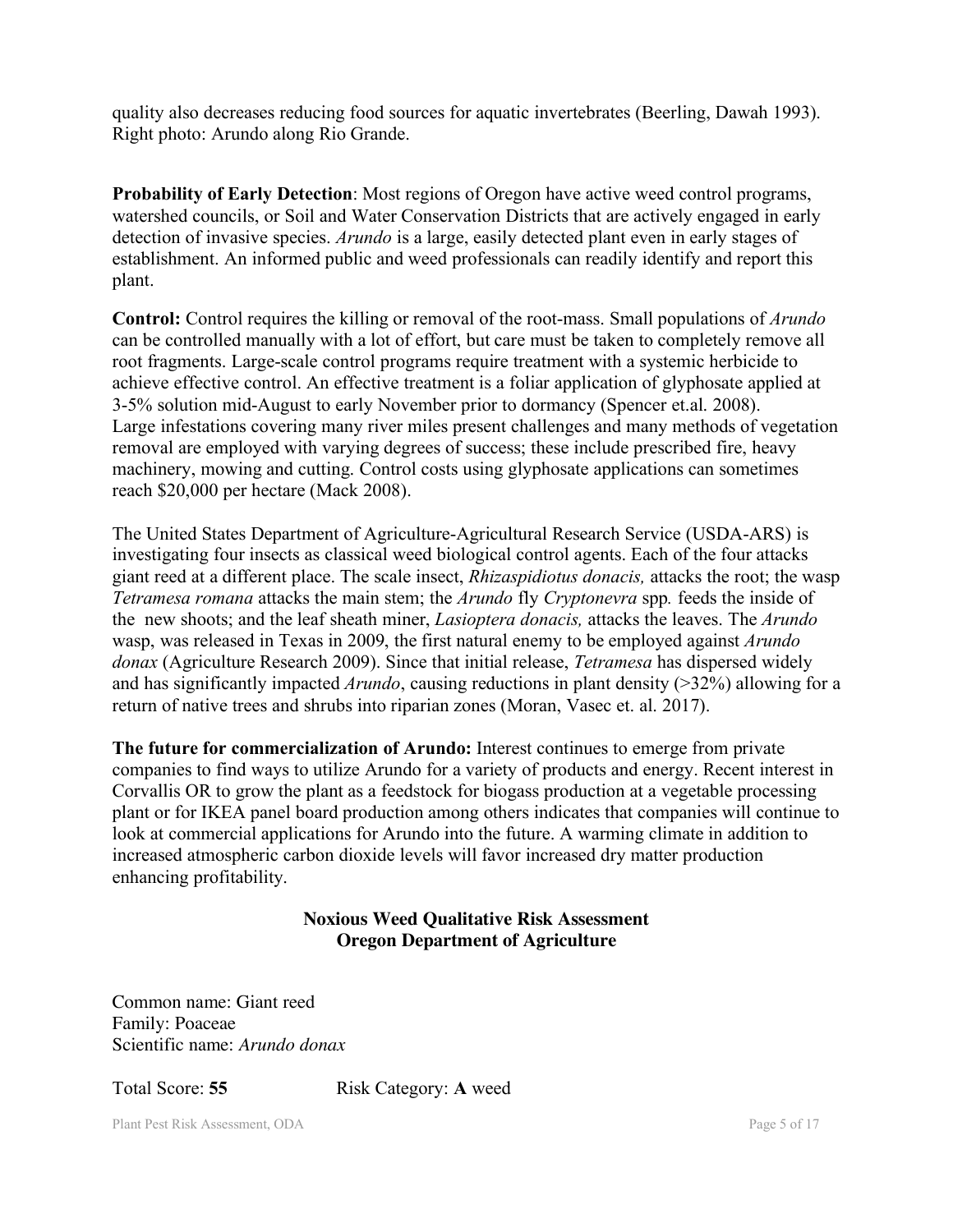For use with plant species that occur or may occur in Oregon to determine their potential to become serious noxious weeds. For each of the following categories, select the number that best applies. Numerical values are weighted to increase priority categories over less important ones. Choose the best number that applies, intermediate scores can be used.

### GEOGRAPHICAL INFORMATION

### **1.** 4 **Invasive in other areas**

- 0 Low- not know to be invasive elsewhere
- 2 Known to be invasive in climates dissimilar to Oregon's current climates.
- 6 Known to be invasive in geographically similar areas worldwide.

**Comments:** *Arundo* is well adapted to subtropical to warm temperate climates. The majority of Oregon is outside of the ideal climate zones. It has only been observed to grow vigorously in southwest Oregon. It can survive in lower elevation agricultural regions where prolonged or regular periods of freezing temperatures exist.

- **2. 6 Habitat availability:** Are there susceptible habitats for this species and how common or widespread are they in Oregon?
	- 1 *Low* Habitat is very limited, usually restricted to a small watershed or part of a watershed (e.g., tree fern in southern Curry County).
	- 3 *Medium* Habitat encompasses 1/4 or less of Oregon (e.g., oak woodlands, coastal dunes, eastern Oregon wetlands, Columbia Gorge).
	- 6 *High* Habitat covers large regions or multiple counties, or is limited to a few locations of high economic or ecological value (e.g., threatened and endangered species habitat).

**Comments:** Prefers riparian habitats, wetlands, any undisturbed place with adequate moisture.

- **3.** 3 **Proximity to Oregon**: What is the current distribution of the species?
	- 0 *Present* Occurs within Oregon.
	- 1 *Distant* Occurs only in distant US regions or foreign countries.
	- 3 *Regional* Occurs in Western regions of US but not adjacent to Oregon border.
	- 6 *Adjacent* Weedy populations occur adjacent (<50 miles) to Oregon border.

**Comments:** California is the only bordering state with weedy populations. There are no weedy populations adjacent to the Oregon border. It is most abundant in central (Sacramento Valley, San Joaquin Valley, South Coast Regions) and southern California.

**4.** 10 **Current distribution**: What is the current distribution of *escaped* populations in Oregon?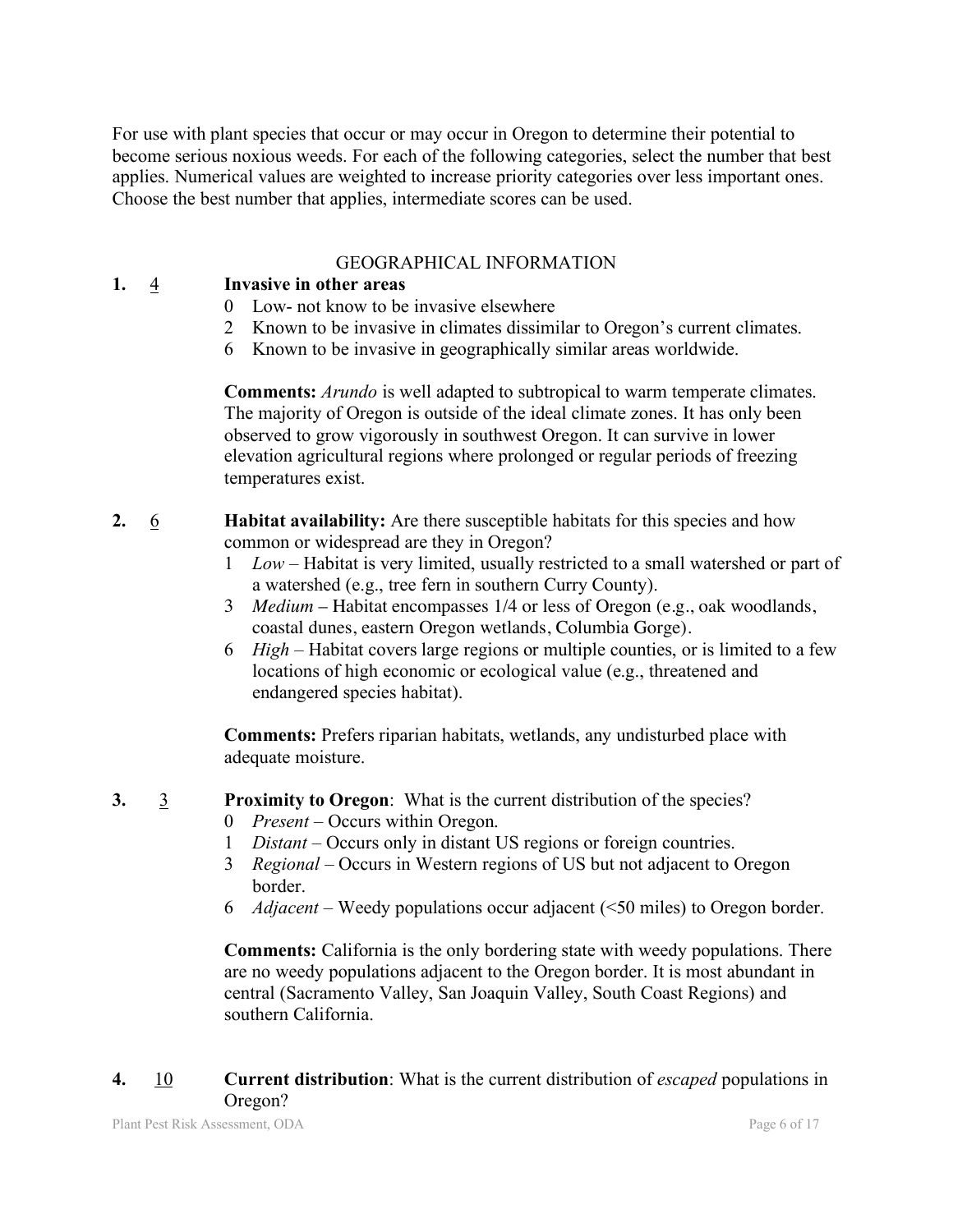- 0 *Not present* Not known to occur in Oregon.
- 1 *Widespread* Throughout much of Oregon (e.g., cheatgrass).
- 5 *Regional* Abundant (i.e., occurs in eastern, western, central, coastal, areas of Oregon) (e.g., gorse, tansy ragwort).
- 10 *Limited* Limited to one or a few infestations in state (e.g., kudzu).

**Comments:** There are historically two known escaped populations in Oregon. One escaped population at Bear Creek in Jackson County was eradicated by ODA in 2006 another near Talent OR was eradicated by the Talent Irrigation District

### BIOLOGICAL INFORMATION

- **5.** 2 **Environmental factors**: Do abiotic (non-living) factors in the environment effect establishment and spread of the species? (e.g., precipitation, drought, temperature, nutrient availability, soil type, slope, aspect, soil moisture, standing or moving water).
	- 1 *Low* Severely confined by abiotic factors.
	- 2 *Medium* Moderately confined by environmental factors
	- 4 *High* Highly adapted to a variety of environmental conditions (e.g., tansy ragwort, Scotch broom).

**Comments:** Frost and freezing temperatures significantly impact the growth of *Arundo*. It is dependant on adequate soil moisture for establishment and spread.

- **6.** 3 **Reproductive traits:** How does this species reproduce? Traits that may allow rapid population increase both on and off site.
	- 0 *Negligible* Not self-fertile, or is dioecious and opposite sex not present.
	- 1 *Low* Reproduction is only by seed, produces few seeds, or seed viability and longevity are low.
	- 3 *Medium* Reproduction is vegetative (e.g., by root fragments, rhizomes, bulbs, stolons).
	- 3 *Medium* Produces many seeds, and/or seeds of short longevity (< 5 years).
	- 5 *High* Produces many seeds and/or seeds of moderate longevity (5-10 years) (e.g., tansy ragwort).
	- 6 *Very high* Has two or more reproductive traits (e.g., seeds are long-lived >10 years and spreads by rhizomes).

**Comments:** Reproduction is by root fragments only.

- **7.** 2 **Biological factors:** Do biotic (living) factors restrict or aid establishment and spread of the species? (What is the interaction of plant competition, natural enemies, native herbivores, pollinators, and pathogens with species?)
	- 0 *Negligible* Host plant not present for parasitic species.
	- 1 *Low* Biotic factors highly suppress reproduction or heavily damage plant for an extended period (e.g., biocontrol agent on tansy ragwort).
	- 2 *Medium* Biotic factors partially restrict or moderately impact growth and reproduction, impacts sporadic or short-lived.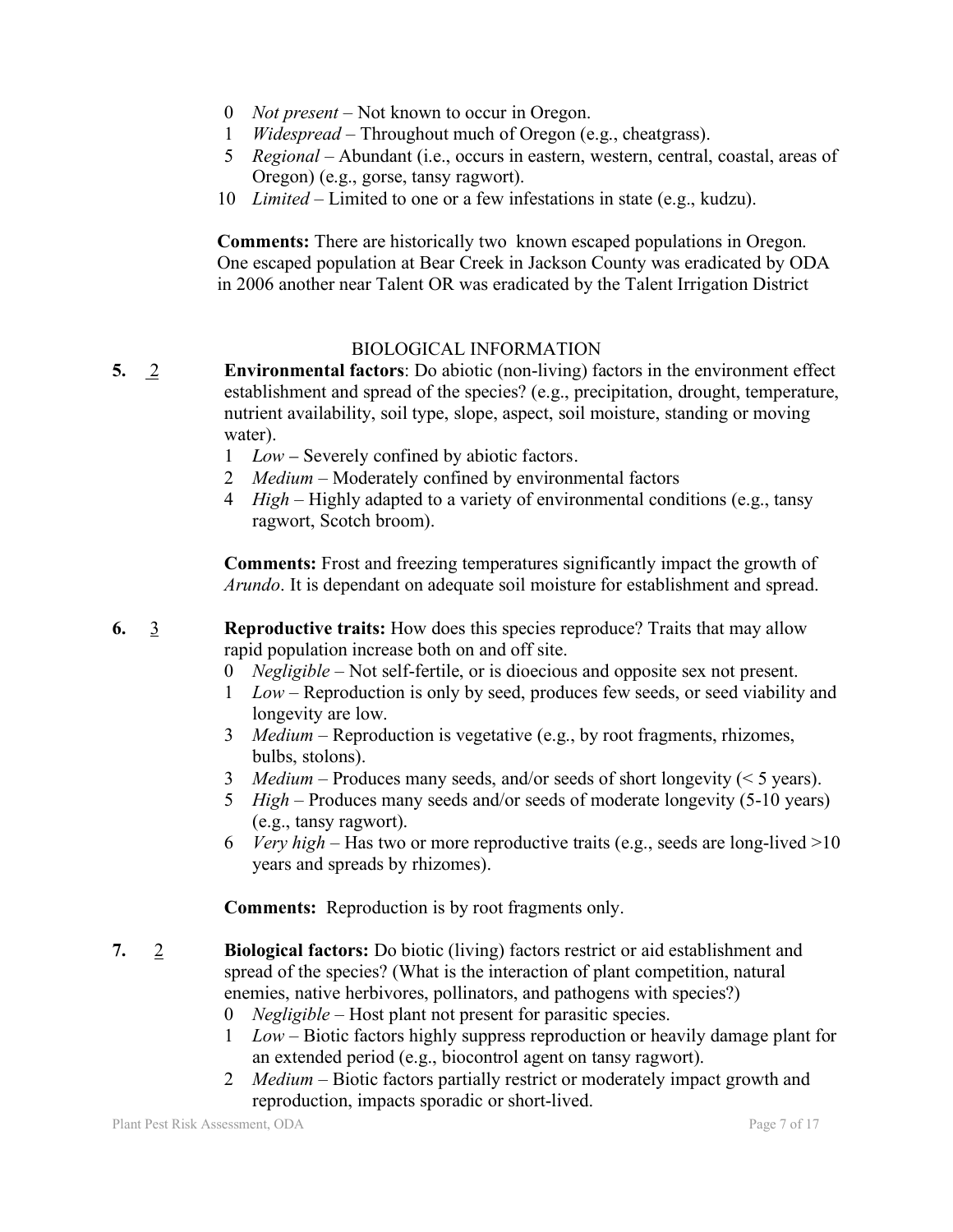4 *High* – Few biotic interactions restrict growth and reproduction. Species expresses full growth and reproductive potential.

**Comments:** A native biological control insect has been dispersed by USDA-ARS. First identified in a small region of California, the species, *Tetramesa romana* (stem wasp) is negatively impacting *Arundo* in the Southwest.

- **8.** 3 **Reproductive potential and spread after establishment - Non-human factors:**  How well can the species spread by natural means?
	- 0 *Negligible*  No potential for natural spread in Oregon (e.g., ornamental plants outside of climate zone).
	- 1 *Low* Low potential for local spread within a year, has moderate reproductive potential or some mobility of propagules (e.g., propagules transported locally by animals, water movement in lakes or ponds, not wind blown).
	- 3 *Medium* Moderate potential for natural spread with either high reproductive potential or highly mobile propagules (e.g., propagules spread by moving water, or dispersed over longer distances by animals) (e.g., perennial pepperweed)
	- 5 *High*  Potential for rapid natural spread throughout the susceptible range, high reproductive capacity and highly mobile propagules. Seeds are wind dispersed over large areas (e.g., rush skeletonweed)

**Comments:** Arundo is spread by moving water during flood events.

- **9. 3 Potential of species to be spread by humans**. What human activities contribute to spread of species? Examples include: interstate or international commerce; contaminated commodities; packing materials or products; vehicles, boats, or equipment movement; logging or farming; road maintenance; intentional introductions of ornamental and horticultural species, or biofuel production.
	- 1 *Low* Potential for introduction or movement minimal (e.g., species not traded or sold, or species not found in agricultural commodities, gravel or other commercial products).
	- 3 *Medium*  Potential for introduction or off-site movement moderate (e.g., not widely propagated, not highly popular, with limited market potential; may be a localized contaminant of gravel, landscape products, or other commercial products) (e.g., lesser celandine, Canada thistle).
	- 5 *High*  Potential to be introduced or moved within state high (e.g., species widely propagated and sold; propagules common contaminant of agricultural commodities or commercial products; high potential for movement by contaminated vehicles and equipment, or by recreational activities) (e.g., butterfly bush, spotted knapweed, Eurasian watermilfoil).

**Comments:** *Arundo* is not a popular ornamental in the nursery trade. It is not currently a contaminant in agricultural commodities or other products in Oregon.

#### IMPACT INFORMATION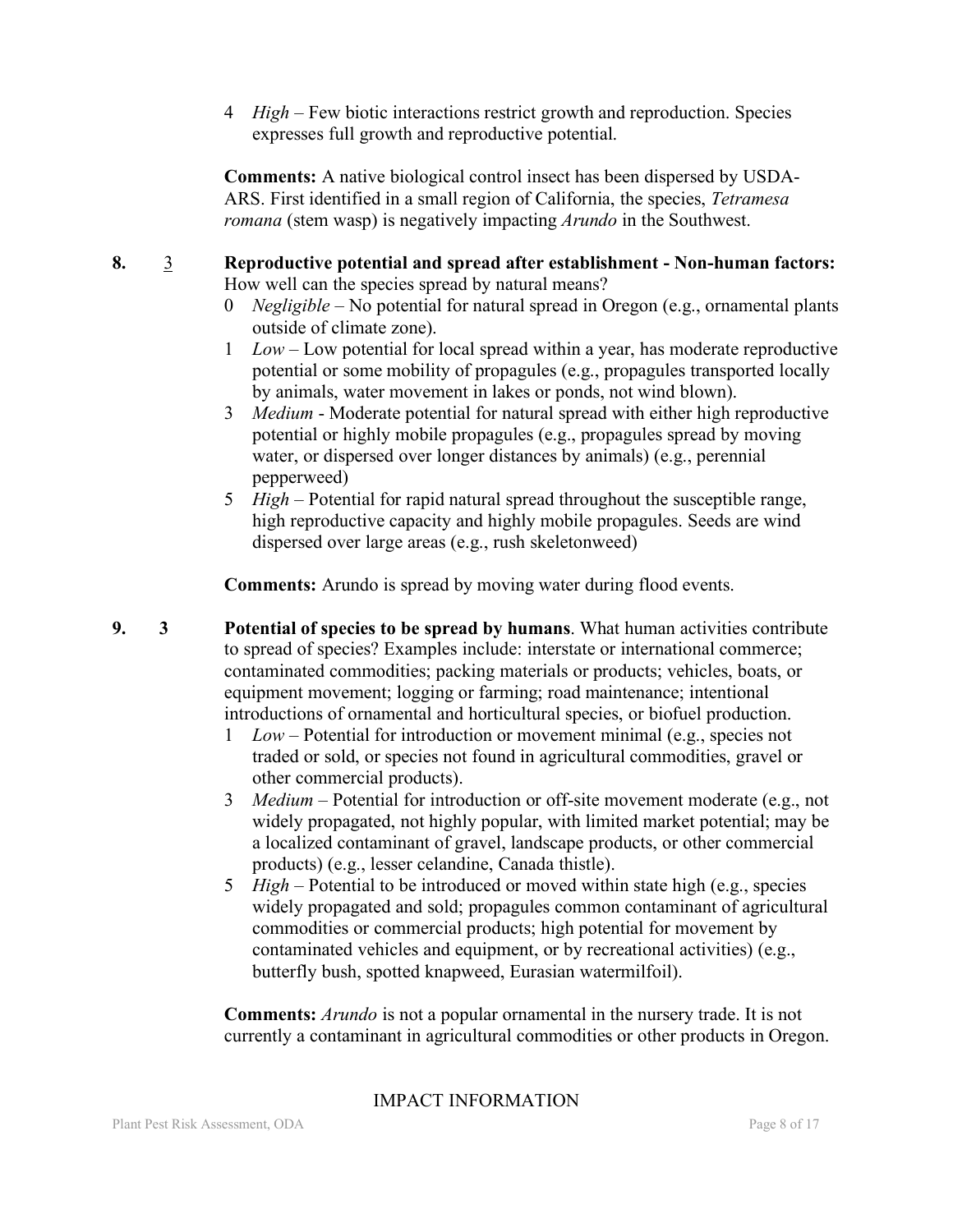#### **10.** 8 **Economic impact**: What impact does/can the species have on Oregon's agriculture and economy?

- 0 *Negligible* Causes few, if any, economic impacts.
- 1 *Low* Potential to, or causes low economic impact to agriculture; may impact urban areas (e.g., puncture vine, pokeweed).
- 5 *Medium* Potential to, or causes moderate impacts to urban areas, right-ofway maintenance, property values, recreational activities, reduces rangeland productivity (e.g., English ivy, Himalayan blackberry, cheatgrass).
- 10 *High*  Potential to, or causes high impacts in agricultural, livestock, fisheries, or timber production by reducing yield, commodity value, or increasing production costs (e.g., gorse, rush skeleton weed, leafy spurge).

**Comments:** In the Southwest, *Arundo* uses significant volumes of water during each growing season. This same water use could be expected in Oregon especially along east-side rivers.

- **11.** 6 **Environmental Impact**: What risks or harm to the environment does this species pose? Plant may cause negative impacts on ecosystem function, structure, and biodiversity of plant or fish and wildlife habitat; may put desired species at risk.
	- 0 *Negligible*  None of the above impacts probable.
	- 1 *Low* Can or does cause few or minor environmental impacts, or impacts occur in degraded or highly disturbed habitats.
	- 4 *Medium*  Species can or does cause moderate impacts in less critical habitats (e.g., urban areas, sagebrush/ juniper stands).
	- 6 *High*  Species can or does cause significant impacts in several of the above categories. Plant causes severe impacts to limited or priority habitats (e.g., aquatic, riparian zones, salt marsh; or T&E species sites).

**Comments:** Environmental impacts would likely occur in priority habitats and result in loss of plant, animal and insect species richness. Competition for water and increased stream temperatures may result from invasion. Well established weed control entities throughout Oregon would identify sites and eliminate them quickly, minimizing their potential effects.

- **12.** 2 **Impact on Health:** What is the impact of this species on human, animal, and livestock health? (e.g., poisonous if ingested, contact dermatitis, acute and chronic toxicity to livestock, toxic sap, injurious spines or prickles, causes allergy symptoms
	- 0 *Negligible* Has no impact on human or animal health.
	- 2 *Low*  May cause minor health problems of short duration, minor allergy symptoms (e.g., leafy spurge)
	- 4 *Medium*  May cause severe allergy problems, death or severe health problems through chronic toxicity, spines or toxic sap may cause significant injury. (e.g., giant hogweed, tansy ragwort).
	- 6 *High* Causes death from ingestion of small amounts, acute toxicity (e.g. poison hemlock)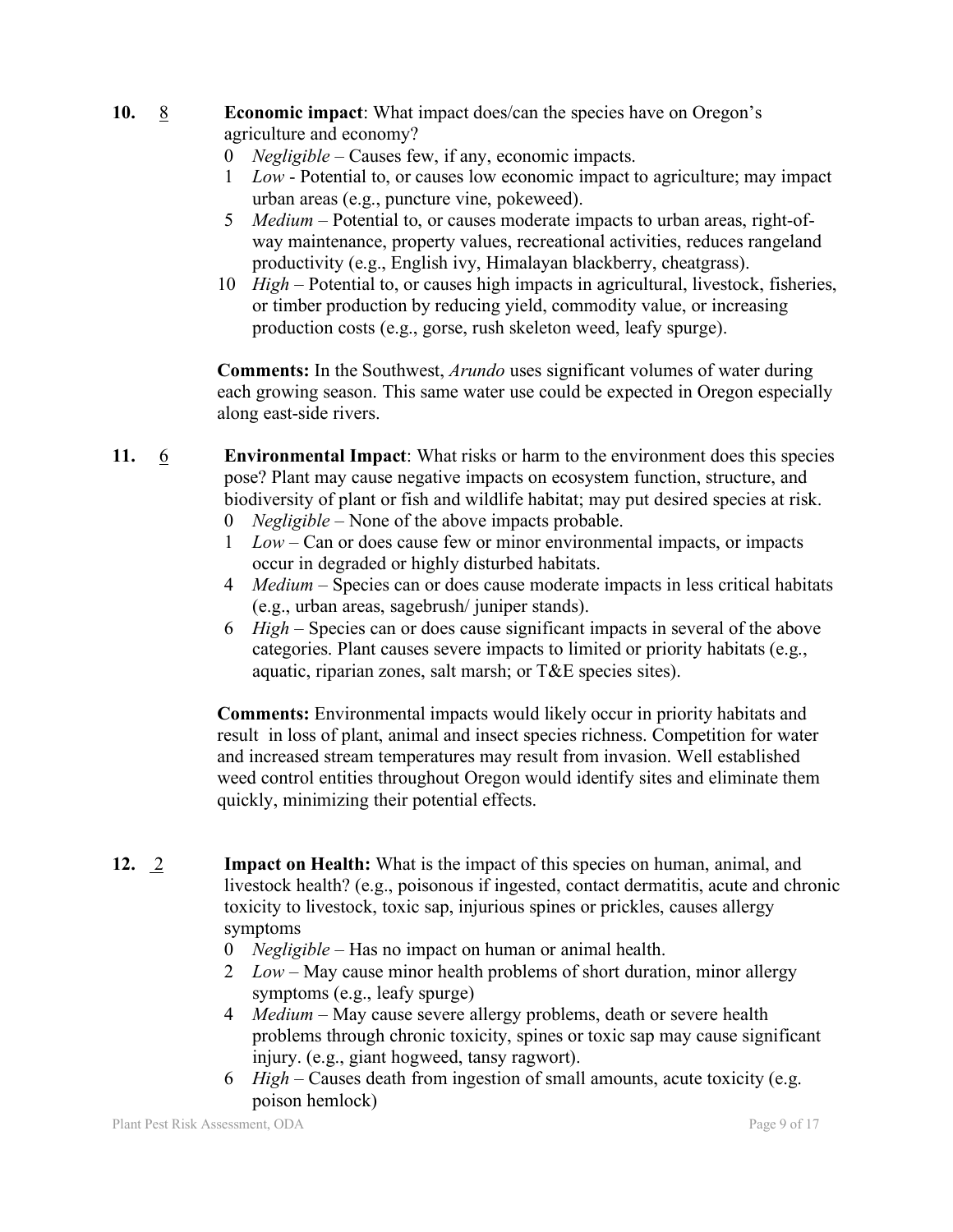**Comments:** Toxic compounds in the leaves are harmful to livestock health .

## CONTROL INFORMATION

#### **13.** 2 **Probability of detection at point of introduction**: How likely is detection of species after introduction and naturalization in Oregon?

- 1 *Low*  Grows where probability of early detection is high, showy and easily recognized by public; access to habitat not restricted (e.g., giant hogweed).
- 5 *Medium* Easily identified by weed professionals, ranchers, botanists; some survey and detection infrastructure in place. General public may not recognize or report species (e.g., leafy spurge).
- 10 *High* Probability of initial detection by weed professionals low. Plant shape and form obscure, not showy for much of growing season, introduction probable at remote locations with limited access (e.g., weedy grasses, hawkweeds, skeletonweed).

**Comments:** Plant are large and showy. Public would be able to recognize a species this large and report it. Sometimes, access to habitat for control may be limited or difficult.

- **14.** 3 **Control efficacy:** What level of control of this species can be expected with proper timing, herbicides, equipment, and biological control agents?
	- 1 *Negligible* Easily controlled by common non-chemical control measures (e.g., mowing, tillage, pulling, and cutting; biocontrol is very effective at reducing seed production and plant density) (e.g., tansy ragwort).
	- 2 *Low*  Somewhat difficult to control, generally requires herbicide treatment (e.g., mechanical control measures effective at preventing flowering and but not reducing plant density; herbicide applications provide a high rate of control in a single application; biocontrol provides partial control).
	- 4 *Medium*  Treatment options marginally effective or costly. Tillage and mowing increase plant density (e.g., causes tillering, rapid regrowth, spread from root fragments). Chemical control is marginally effective. Crop damage occurs or significant non-target impacts result from maximum control rates. Biocontrol agents ineffective.
	- 6 *High* No effective treatments known. Control costs very expensive. Species may occur in large water bodies or river systems where containment and complete control are not achievable.

**Comments:** Glyphosate applications have proven to be effective but control programs would need repeated applications Treatment costs are very high.

 $\mathcal{L}_\mathcal{L} = \{ \mathcal{L}_\mathcal{L} = \{ \mathcal{L}_\mathcal{L} = \{ \mathcal{L}_\mathcal{L} = \{ \mathcal{L}_\mathcal{L} = \{ \mathcal{L}_\mathcal{L} = \{ \mathcal{L}_\mathcal{L} = \{ \mathcal{L}_\mathcal{L} = \{ \mathcal{L}_\mathcal{L} = \{ \mathcal{L}_\mathcal{L} = \{ \mathcal{L}_\mathcal{L} = \{ \mathcal{L}_\mathcal{L} = \{ \mathcal{L}_\mathcal{L} = \{ \mathcal{L}_\mathcal{L} = \{ \mathcal{L}_\mathcal{$ 

#### **Category Scores:**

- 23 Geographic score (Add scores 1-4)
- 13 Biological Score (Add lines 5-9)
- 16 Impact Score (Add lines 10-12)
- 5 Control Score (Add Lines 13-14)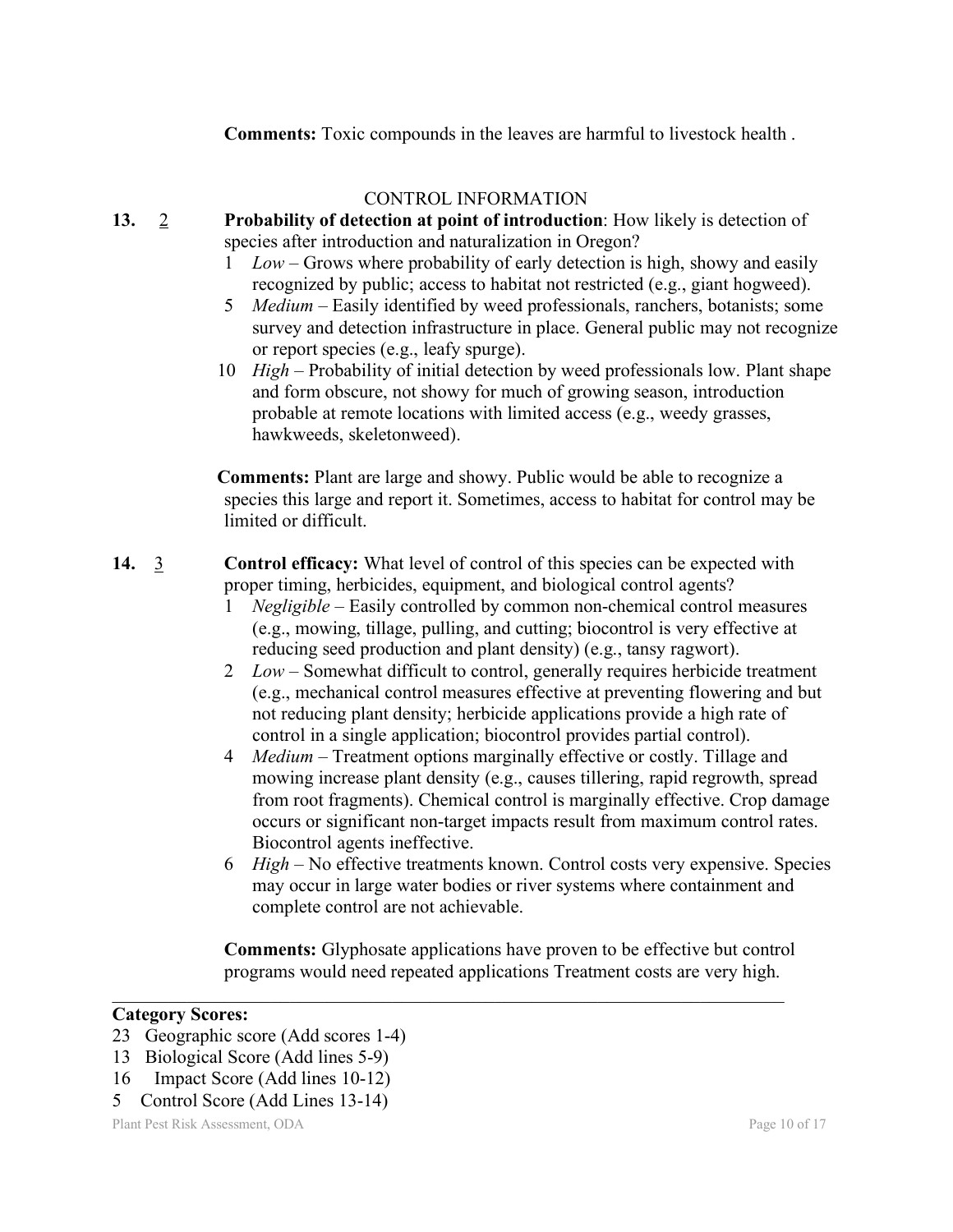**57 Total Score** (Add scores 1-14 and list on front of form)

**Risk Category:** 55-90 = **A** 24-54 = **B**  $\leq 24$  = unlisted.

This Risk Assessment was modified by ODA from the USDA-APHIS Risk Assessment for the introduction of new plant species Vers. 3.6 12/2/2010

 $\mathcal{L}_\mathcal{L} = \mathcal{L}_\mathcal{L} = \mathcal{L}_\mathcal{L} = \mathcal{L}_\mathcal{L} = \mathcal{L}_\mathcal{L} = \mathcal{L}_\mathcal{L} = \mathcal{L}_\mathcal{L} = \mathcal{L}_\mathcal{L} = \mathcal{L}_\mathcal{L} = \mathcal{L}_\mathcal{L} = \mathcal{L}_\mathcal{L} = \mathcal{L}_\mathcal{L} = \mathcal{L}_\mathcal{L} = \mathcal{L}_\mathcal{L} = \mathcal{L}_\mathcal{L} = \mathcal{L}_\mathcal{L} = \mathcal{L}_\mathcal{L}$ 

#### **OREGON DEPARTMENT OF AGRICULTURE NOXIOUS WEED RATING SYSTEM**

| Giant reed         | Arundo donax           |
|--------------------|------------------------|
| <b>Common Name</b> | <b>Scientific Name</b> |

**Points 19 Category A**

- **1.** 2 **Detrimental Effects:** Circle all that apply, enter number of circles
	- 1. **Health**: Causes poisoning or injury to humans or animals
	- 2. **Competition**: strongly competitive with crops, forage, or native flora
	- 3. **Host**: host of pathogens and/or pests of crops or forage
	- 4. **Contamination**: causes economic loss as a contaminate in seeds and/or feeds

5. **Interference**: interferes with recreation, transportation, harvest, land value, or wildlife and livestock movement

- **2.** 4 Reproduction and Capacity for spread Circle the number that best describes
	- 1. Few seeds, not wind blown, spreads slowly
	- 2. Many seeds, slow spread
	- 3. Many seeds, spreads quickly by vehicles or animals
	- 4. Windblown seed, or spreading rhizomes, or water borne
	- 5. Many wind-blown seeds, high seed longevity, spreading rhizomes, perennials

#### **3. 3 Difficulty to Control** Circle the number that best describes, enter

- 1. Easily controlled with tillage or by competitive plants
- 2. Requires moderate control, tillage, competition or herbicides
- 3. Herbicides generally required, or intensive management practices
- 4. Intensive management generally gives marginal control
- 5. No management works well, spreading out of control

### **4.** 6 **Distribution** Circle the number that best describes, enter

1. Widely distributed throughout the state in susceptible habitat

2. Regionally abundant in a part of the state, 5 or more counties, more than 1/2 of a county

- 3. Abundant throughout 1-4 counties, or 1/4 of a county, or several watersheds
- 4. Contained in only 1 watershed, or less than 5 square miles gross infestation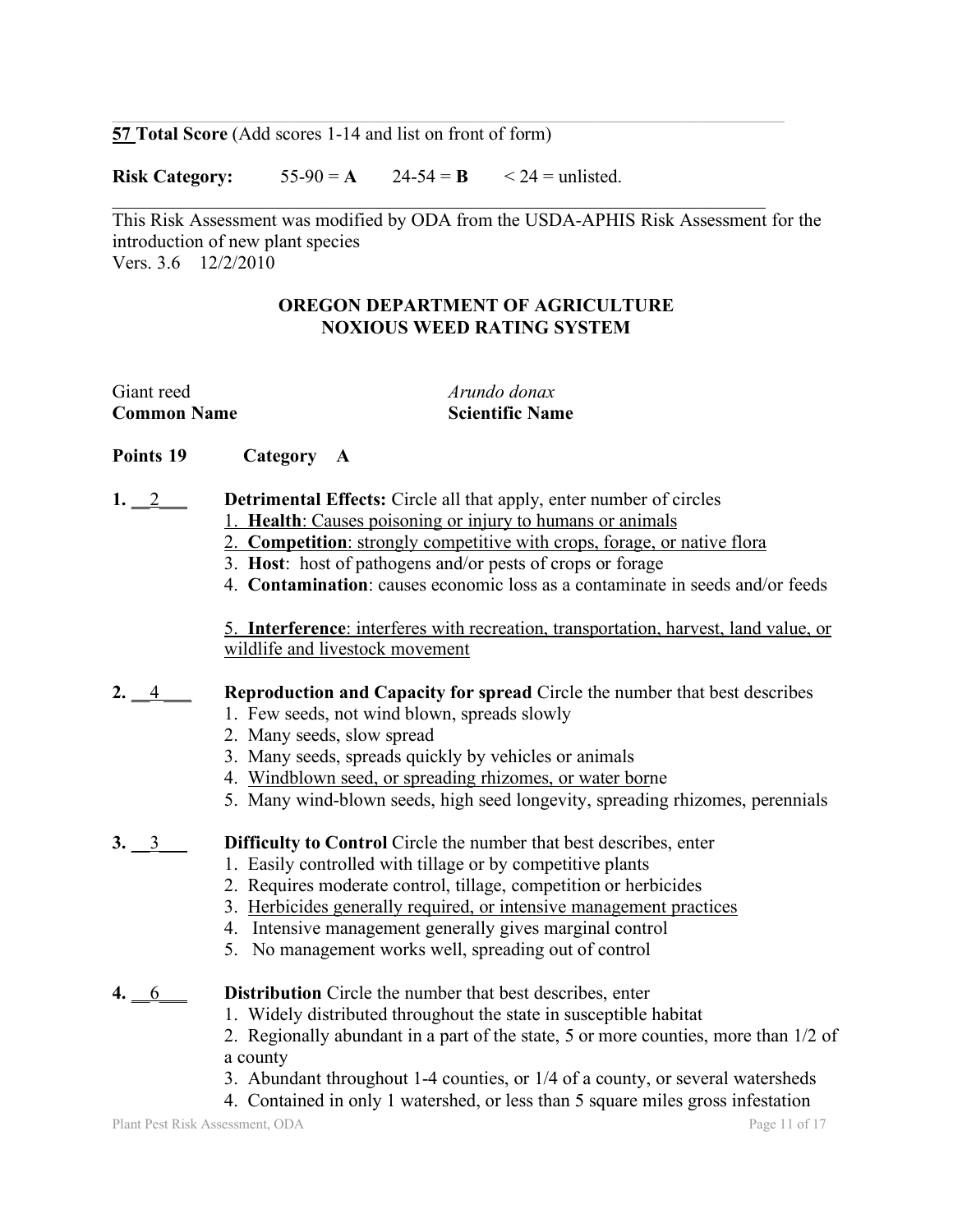- 5. Isolated infestation less than 640 acres, more than 10 acres
- 6. Occurs in less than 10 acres, or not present, but imminent from adjacent state

## **5.** 4 **Ecological Impact** Circle the number that best describes, enter

- 1. Occurs in most disturbed habitats with little competition
	- 2. Occurs in disturbed habitats with competition
	- 3. Invades undisturbed habitats and crowds out native species
	- 4. Invades restricted habitats (i.e., riparian) and crowds out native species

# \_\_**19**\_\_ **TOTAL POINTS**

Note: Noxious weeds are those non-native plants with total scores of 11 points or higher. Any plants in 4.1, 4.2, and 4.3 should not be classified as "A" rated weeds. Ratings:  $16+=A$ ,  $15$  –  $11 = B$ 

 $\mathcal{L}_\mathcal{L} = \{ \mathcal{L}_\mathcal{L} = \{ \mathcal{L}_\mathcal{L} = \{ \mathcal{L}_\mathcal{L} = \{ \mathcal{L}_\mathcal{L} = \{ \mathcal{L}_\mathcal{L} = \{ \mathcal{L}_\mathcal{L} = \{ \mathcal{L}_\mathcal{L} = \{ \mathcal{L}_\mathcal{L} = \{ \mathcal{L}_\mathcal{L} = \{ \mathcal{L}_\mathcal{L} = \{ \mathcal{L}_\mathcal{L} = \{ \mathcal{L}_\mathcal{L} = \{ \mathcal{L}_\mathcal{L} = \{ \mathcal{L}_\mathcal{$ 

# **Acknowledgments:**

Authors: Glenn Miller and Tom Forney, Oregon Department of Agriculture

Editor: Glenn Miller, Oregon Department of Agriculture

Photo credits: Bear Creek, Medford Oregon 2006, Ken French, Oregon Department of Agriculture; Aerial view of *Arundo* near Eagle Pass, Texas, along the Rio Grande, by John Goolsby, USDA-ARS

# **References:**

Agriculture Research 2009. USDA- ARS Information Staff, 5601 Sunnyside Ave., Beltsville, MD 20705-5129; phone (301) 504-1627, fax (301) 504-1486, e-mail alfredo.flores@ars.usda.gov. < http://www.ars.usda.gov/is/AR/archive/jul09/arundo0709.pdf>

Ahmad R., Liow P., Spencer D., Josieniuk M. 2008 Molecular evidence for a single genetic clone of invasive Arundo donax in the United States. Aquatic Botany 88(2) pp. 113-120.

Beerling D. J., Dawah H.A. 1993. Abundance and diversity of invertebrates associated with Fallopia japonica and Impatiens glandulifera: two alien plant species. The Entomologist 112:127-139.

Bell G. 1997. Ecology and management of *Arundo donax*, and approaches to riparian habitat restoration in Southern California. In Brock, J. H., Wade, M., Pysek, P., and Green, D. (Eds.): Plant Invasions: Studies from North America and Europe. Blackhuys Publishers, Leiden. The Netherlands, pp. 103-113.

Bir R. 2010. Arundo donax available: < http://www.ces.ncsu.edu/fletcher/staff/rbir/arundo.html> North Carolina State University Cooperative Extension Service.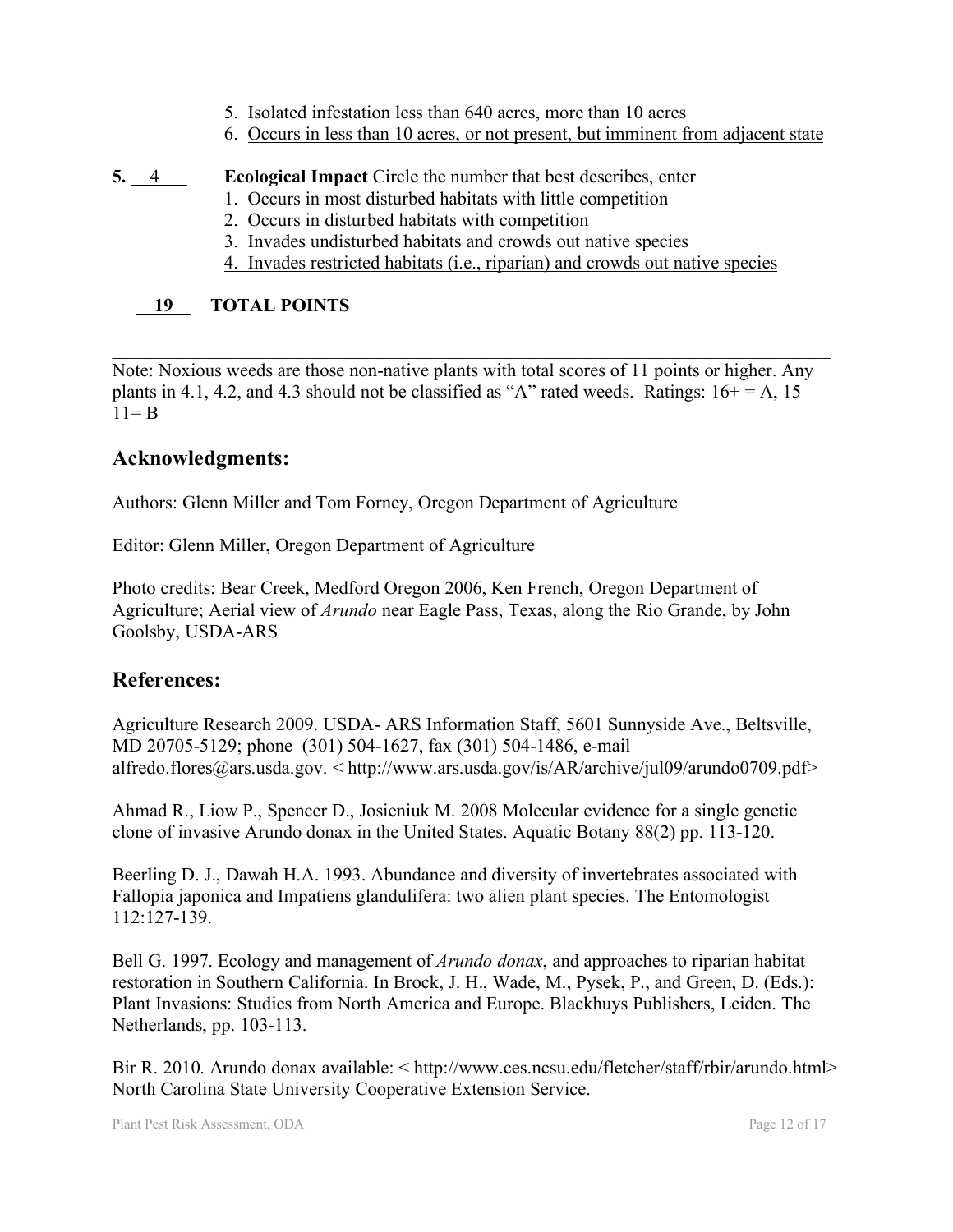Bugwood 2010. Invasive populations of Arundo in the United States from: Bugwood Wiki May 4, 2010 available at:<www.invasives.org>

Ceotto E., di Candilo M. 2010. Shoot cuttings propagation of giant reed (Arundo donax L.) in water and moist soil: the path forward? Biomass and Bioenergy 34 pp. 1614-1623.

Cushman J. H., Gaffney K.A. 2010. Community-level consequences of invasion: impacts of exotic clonal plants on riparian vegetation. Biological Invasions 12:2765-2776.

Demirdas A. 2007. Biofuels sources, biofuel policy, biofuel economy and global biofuel projections. Energy Conservation and Management. Vol. 49, Issue 8. pp. 2106-2116.

Dudley T. 2000. Arundo donax in Invasive Plants of California's Wildlands. Edit: C. Bossard, J. Randal, M. Hoshovsky. University of California Press.

Duke J. 1983. Arundo donax. Handbook of Energy Crops. Unpublished Center for New Crops & Plant Products. Department of Horticulture & Landscape Architecture, Purdue University. Accessed by: < www.hort.purdue.edu/newcrop/duke\_energy/Arundo\_donax.html.>

French K. per. comm. 2006. Oregon Department of Agriculture.

Haflinger E., Scholz H. 1981. Grass Weeds 2 Documenta, Ciba-Geigy Ltd. Basle, Swtzerland.

Herrera A. M., Dudley T. L. 2003. Reduction of riparian arthropod abundance and diversity as a consequence of giant reed (Arundo donax) invasion. Biological Invasions 5: pp. 167-177.

Hoshovsky M. 1986. Element Stewardship Abstract for Arundo donax. The Nature Conservancy 1815 north Lynn Street, Arlington Virginia 22209.

Humple D. L., Geupel 2002. Autumn populations of birds in riparian habitat in California's Central Valley.Western Birds pp. 34–50.

Jacobson D. 2011. Personal. comm. Yakima County Weed Control.

Mack R. 2008. Evaluating the Credits and Debits of a Proposed Biofuel Species: Giant Reed (Arundo donax). Weed Science 56(6) pp. 883-888. published by Weed Science Society of America.

Mariani C., Cabrini R., Danin A., Piffanelli P., Fricano A., Gomarasca S., Dicandilo M., Grassi F., Soave C. 2010. Origin, diffusion and reproduction of the giant reed (Arundo donax L.) a promising weedy energy crop. Annals of Applied botany 157(2) pp. 191-202.

ODA 2007. Unpublished. Oregon Dept. of Agriculture Pest Risk Assessment for the inclusion of *Arundo donax* L. to the Weed Watch List February 2007. Oregon Department of Agriculture, 635 Capitol Street Salem, Or. 97361.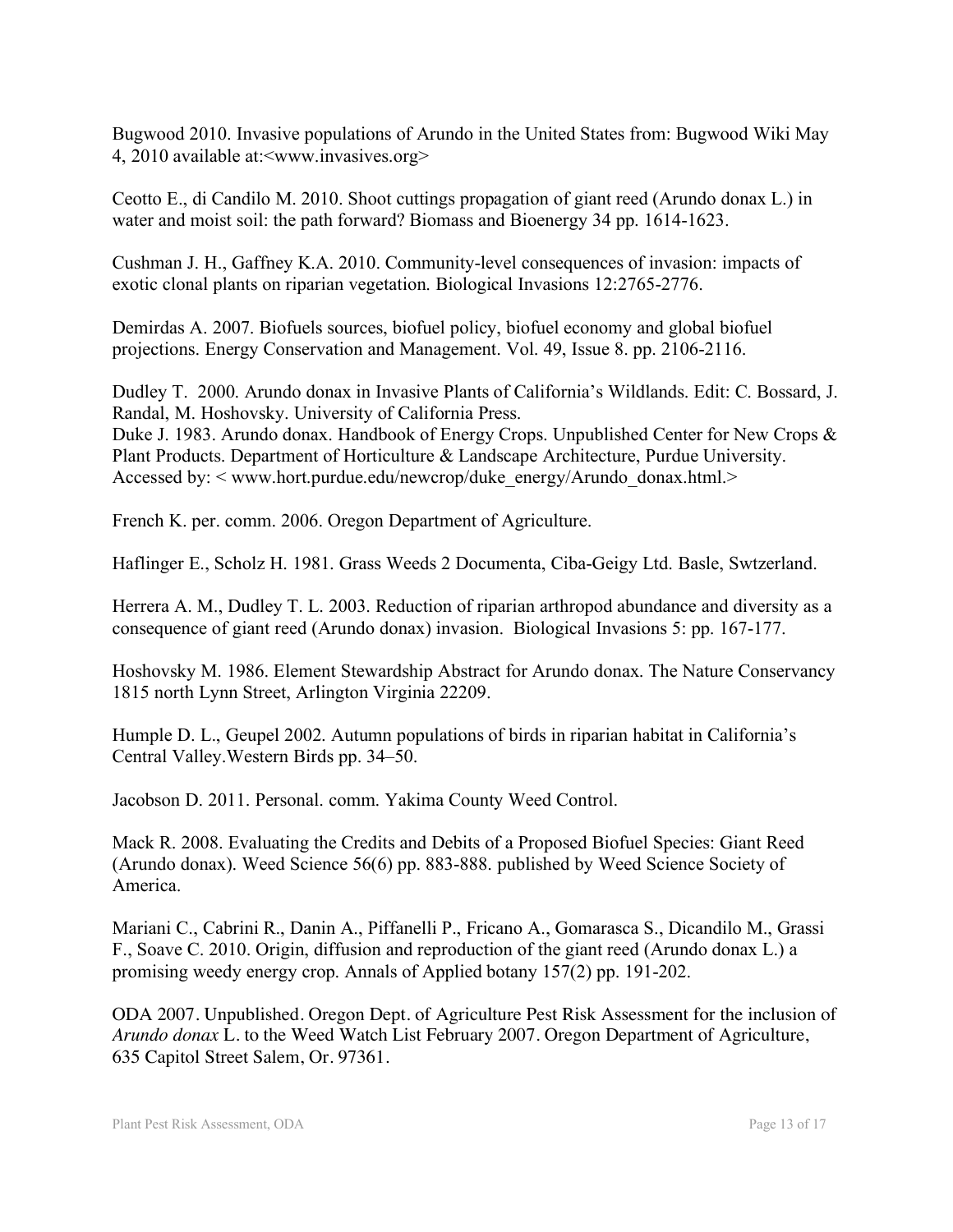Perdue P. 1958. Arundo donax –Source of Musical Reeds and Industeral Cellulose. Economic Botany. Vol. 12 No. 4 pp 368-404.

Porter M. 2019. Oregon Department of Agriculture NE Oregon. Personal communication.

Spencer D.F., Tan W., Liow P. et.al. 2008. Evaluation of glyphosate for managing giant reed (Arundo donax). Invasive Plant Science and Management 1, pp. 248-254.

Spencer D. F., Tan W., Liow P. et. al. 2009. Evaluation of a late summer Imazapyr treatment for managing giant reed (Arundo donax). Journal of Aquatic Plant Management 47, pp. 40-43.

Theoharides K., Dukes J. 2007. Plant invasions across space and time: fctors affecting nonindigenous species success during four stages of invasion. New Phytologist 176 pp. 256-273.

Moran P.J., Vacek A.T., Racelis A.E., Pratt P.D., Goolsby J.A.. Impact of the arundo wasp, *Tetramesa romana* (Hymenoptera: Eurytomidae), on biomass of the invasive weed, *Arundo donax*(Poaceae: Arundinoideae), and on revegetation of riparian habitat along the Rio Grande in Texas. Biocontrol Science and Technology Vol. 27, 2017 pp. 96-114

Porter 2019 Oregon Department of Agriculture, NE Oregon pers. comm.

USDA-APHIS-PPQ 2011*.* Unpublished: *Arundo donax* Weed Risk Assessment and Review February 16, 2011. An analysis and review of the 2007 Oregon Department of Agriculture plant pest risk assessments of *Arundo donax*. Plant Epidemiology and Risk Analysis Laboratory, Center for Plant Health Science and Technology USDA, APHIS, PPQ.

Field Release of the Arundo Wasp, *Tetramesa romana* (Hymenoptera: Eurytomidae), an Insect for Biological Control of *Arundo donax* (Poaceae), in the Continental United States Environmental Assessment, April 2009 Pest Permitting Plant Protection and Quarantine: Animal and Plant Health Inspection Service U.S. Department of Agriculture

4.0 IMPACTS OF ARUNDO Arundo Water Use and Stand Transpiration…www.calipc.org/.../uploads/2017/11/Arundo\_Distribution\_Impact\_Report\_4ImpactsWaterUse.pdf